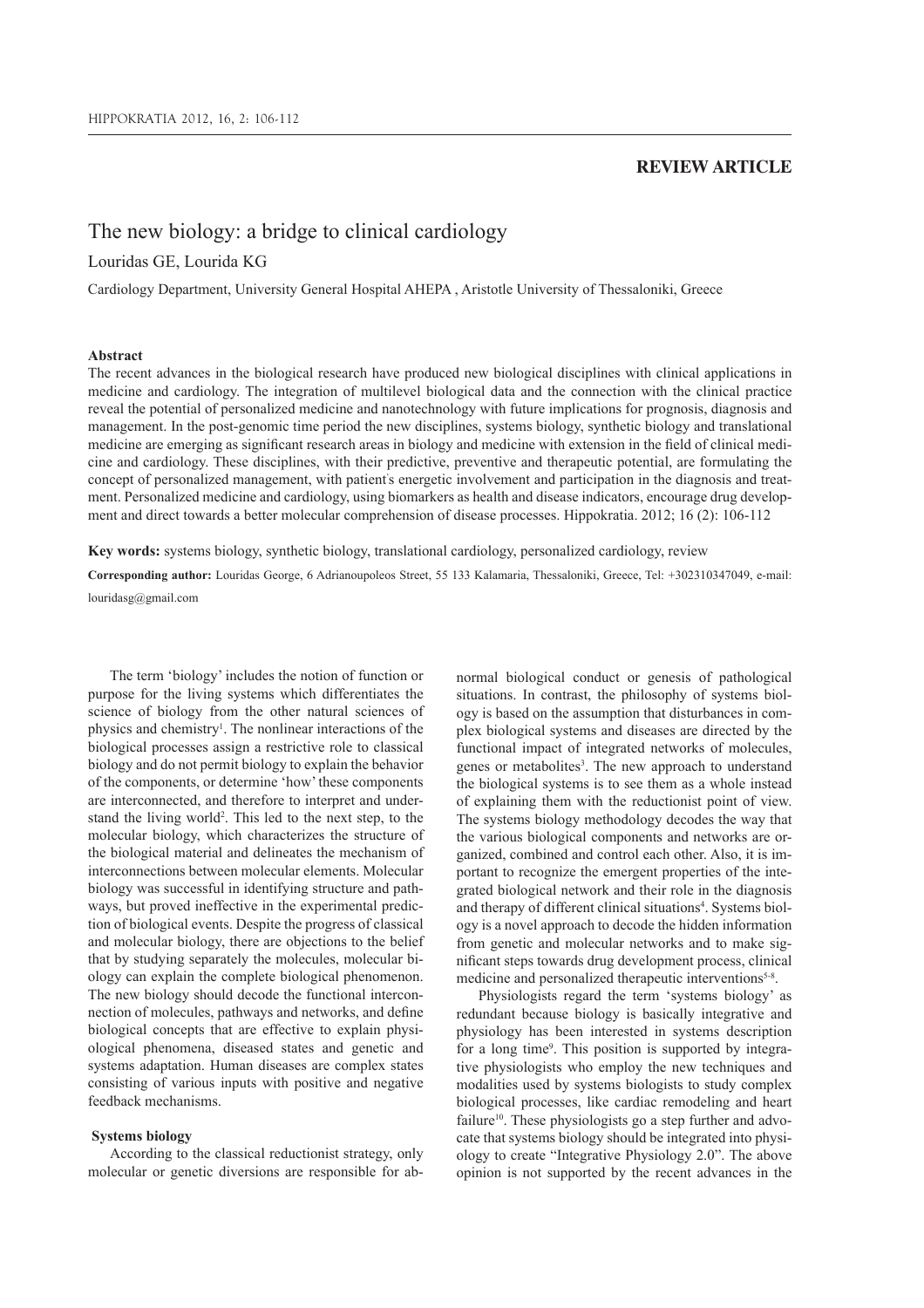fields of cellular molecular networks and disease modeling, from the holistic understanding of the biological functions to personalized medicine.

In the field of complex cardiac system, systems biology integrates the information taken from the available multiple databases and produces experimental or computational models $^{11}$ . The top-down approach for multilevel biological analysis is the classical physiological approach<sup>12</sup>, while in systems biology three ways of analysis are described: bottom-up, middle-out and top-down<sup>13</sup>. As an example, according to systems biology approach the biological and clinical analysis of heart failure could be based in two biological systems of interaction: the functional composition (bottom-up direction) and functional decomposition (top-down direction)<sup>4</sup> .

In the existing and ever-growing number of public databases for systems biology, there are some inconsistencies in nomenclature and differences in conceptual understanding and terminology advanced by various research groups<sup>14,15</sup>.

# **Synthetic biology**

The term 'synthetic' biology was originally invented as a scientific approach to overcome the limits of natural evolution and as a link between functional and evolutionary biology<sup>16</sup>. The main purpose of synthetic biology is to produce new functional modules from the combined action of different components. Synthetic biology studies cellular behavior, and constructs biological systems and cellular circuits with cells being build module by module in the bottom-up direction $17, 18$ . This way, the role of synthetic biology is expanded and related to systems biology. Systems biology approach constructs modules and networks and gives an explanation for their building and for their emergent properties. Synthetic biology uses the same building blocks, modules and networks, to construct stable and robust biological circuits and networks<sup>19</sup>, and enables systems biology to break up the complex assembly and composition of cellular systems<sup>20</sup>. Synthetic biology creates biological networks in order to understand or redesign living complex systems, and to assist biotechnology industry in fundamental research for the improvement of human health, welfare and environment<sup>21</sup>. A recent article gives a new framework for synthetic biology using a Bayesian model selection and emphasizes the difference between inference (reconstruct the system with the observed data) and design (construct the system with the desired data) $22$ .

Synthetic biology, after the first successes of constructing synthetic gene networks, is producing increasingly complex biological circuits and therapies for a variety of diseases<sup>23</sup>. Biotechnology companies are using its potential to reduce research time and cost for the production of chemicals, pharmaceutical substances, food ingredients and health care products<sup>24</sup>.

#### **Translational cardiology**

The term 'evidence based' medicine and/or 'evidence

based' cardiology was established as a central concept in medical treatment during the last two decades of the  $20<sup>th</sup>$ century. This concept meant to ask a proof for a specific treatment after statistical confirmation of its efficiency during execution of prospective experimental protocols. The emerging field of 'translational' medicine is related to 'evidence based' medicine, and as a concept refers to the translation of the experimental findings obtained in the bench of the research laboratory to terms of clinical practice<sup>25</sup>. There is a close relationship between medicine, medical technology and society at large, with nanotechnology as an example of emerging and innovative technology with social implications.

Translational cardiology transfers knowledge, from basic research and pre-clinical studies, to the clinical cardiology through well executed clinical trials. Thus, translational cardiology transfers the pre-clinical research from the field of cell-based cardiac tissue repair into early-phase clinical trials in patients with acute myocardial infarction or refractory myocardial ischemia. At the present time, cell priming, bio-nanotechnology and tissue engineering are coming up as valuable techniques for ischemic tissue repair and cell-based therapy application in clinical cardiology<sup>26</sup>.

As an example, is the translation of S100A1-based research from initial clinical observations in heart failure syndrome, over basic research experiments, back to the clinical setting on the verge of clinical trials $2^7$ . The loss of cardiomyocyte Ca (2<sup>+</sup> ) cycling integrity is significant for the development and progression of heart failure syndrome. The cardiomyocyte EF-hand Ca (2<sup>+</sup> ) sensor protein S100A1 is a regulator both of sarcoplasmic reticulum, sarcomere and mitochondrial function, and probably the S100A1 gene therapy has a therapeutic potential for heart failure patients<sup>25</sup>. Another important translational study demonstrates the preclinical feasibility of longterm therapeutic effectiveness of cardiac AAV9-S100A1 gene therapy in a preclinical model of heart failure and opens the possibility for a clinical trial of S100A1 gene therapy for human heart failure<sup>28</sup>.

## **A. Personalized cardiology**

Personalized cardiology is an ambitious target of systems biology, synthetic biology and translational cardiology, and intends to modify the practice of medicine producing a more predictive, preventive and individualized cardiology. The current approach to human disease is founded on reductionist principles of experimentation and analysis but holistic systems biology proposes a new method for diagnosis and therapy<sup>29</sup>. The individualized or personalized treatment is an application of the holistic systems biology that is based on modern molecular medicine and use of the large data stores for complex diseases (Figure 1).

Genetic and epigenetic abnormalities or different environmental circumstances modify the human cardiovascular disease and produce various phenotypes. Therefore, the term of personalized cardiology refers to the preven-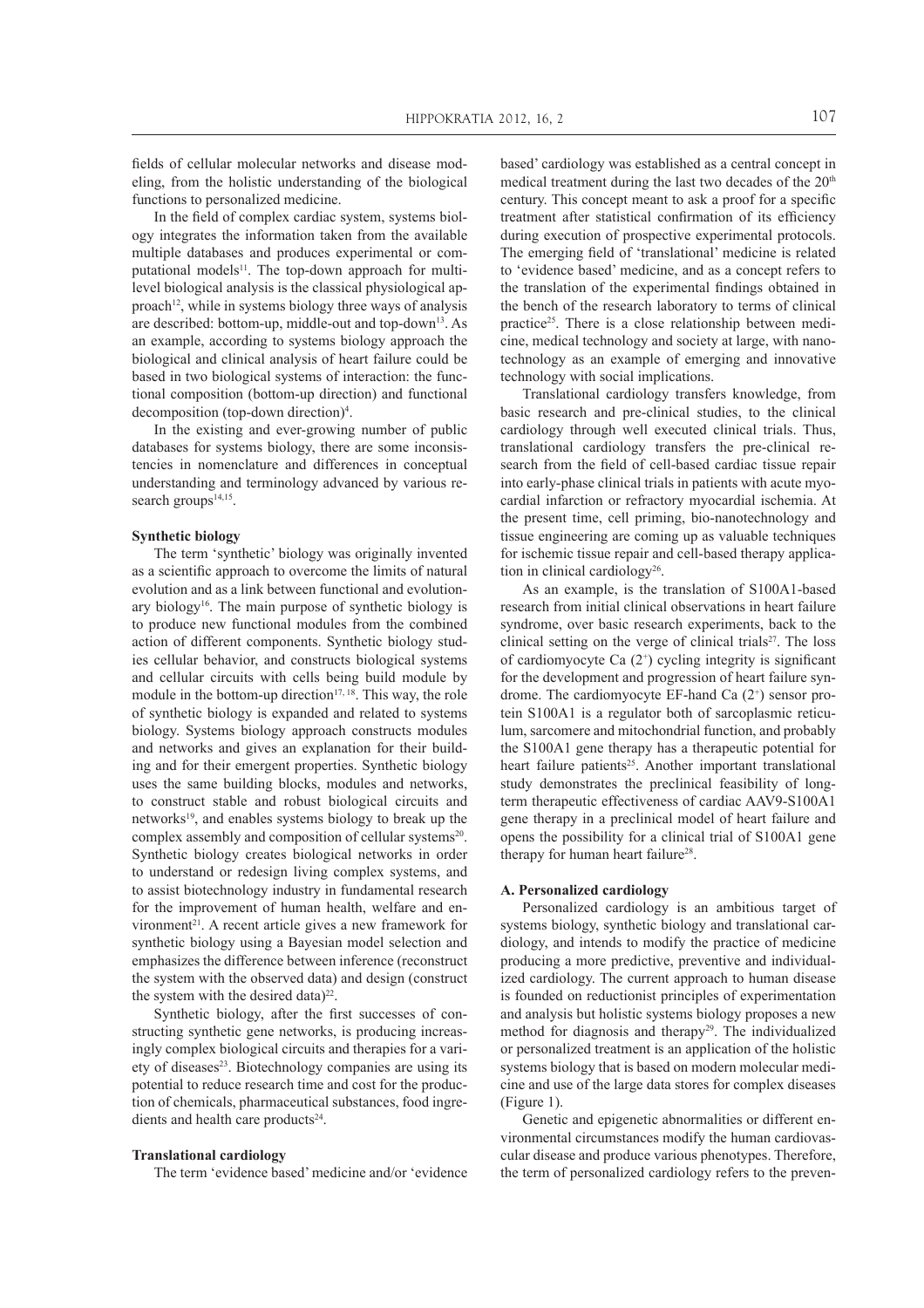

**Figure1:** Integration of clinical and 'omics' information, necessary for personalized cardiology.

tion, diagnosis and therapy of cardiovascular diseases based on individual genomic, proteomic and metabolomic data30. The clinical practice is individualized especially in complicated cardiac states with multi-organ involvement and in acute heart failure syndromes, with neurohormonal adaptations, abnormal haemodynamics, and variant clinical picture including acute or chronic renal dysfunction<sup>31</sup>.

Also, the various diagnostic techniques in clinical practice should be expanded and adapted to a more individualized cardiology. A more personalized echocardiography should be advanced to real-time data acquisition from tissue and fluid motion, with improvements in 3D echocardiography, tissue Doppler and exercise stress echocardiography<sup>32</sup>.

The screening for changes in proteome and metabolome is a useful technique to detect specific biomarkers in coronary heart disease and heart failure. New cardiovascular biomarkers are under investigation for their diagnostic, prognostic and therapeutic value in patients with acute coronary syndrome (ACS) or after percutaneous coronary intervention (PCI). Thus, promising biomarkers like cardiac troponin (cTN), high sensitive cardiac troponin (hscTn), natriuretic peptides (NPs) and some future biomarkers like copeptin, choline and lipoproteinassociated phospholipase A2 (LP-PLA2), will improve the diagnostic and risk stratification processes and soon will be introduced into routine clinical practice<sup>33</sup>. The identification of all responsible genes for coronary artery disease remains elusive while the identification of variants to disease process is considered as a challenge<sup>34,35</sup>.

## **Genomics and Proteomics**

 Genomic and proteomic advances in the recent years have increased our understanding of cardiovascular diseases. A Mendelian mode of monogenic transmission to an offspring has been demonstrated in a variety of cardiovascular diseases, like hypertrophic cardiomyopathy<sup>36</sup>, Marfan syndrome<sup>37</sup>, long QT syndrome<sup>38</sup> and arrhythmogenic right ventricular cardiomyopathy<sup>39</sup>. It appears that there is a genetic ground to more complex cardiovascular diseases like atherosclerosis and heart failure. These complex diseases without monogenic transmission, demonstrate a genotype with interdependency and interactions between various genes, and reciprocal activity between genes and environment.

In the majority of the patients with coronary artery disease there is genotypic heterogeneity, and therefore the clinical appearance has a multifactorial origin as the result of many genes action with minimal individual effects. Recently, many genome-associated studies have replicated a novel gene marker on chromosome locus 9p21 which is related to non-coding RNA gene and needs further research. Genetic information acquired from single nucleotide polymorphisms  $(SNP<sub>s</sub>)$  or haplotypes of genes related to atherothrombotic cardiovascular process, is expected to improve prediction and management of coronary artery disease. In the near future, a more personalized approach, that integrates clinical data with environmental and genomic risks, is anticipated to clarify risk stratification and early clinical intervention in highrisk persons<sup>40</sup>.

Proteome includes all existent proteins in a cell or tissue, and proteomics is the study of the proteome encoded by the genome. In contrast to the genome, proteome is not static and adapts to cellular circumstances and environmental conditions. The existing 30000 human genes are responsible for the construction of one million proteins<sup>41</sup>, but there is a protein diversity due to alternative splicing, multiple transcription start sites, changes in premessenger RNA, polyadenylation and post-translational modification of proteins<sup>42</sup>. The liquid chromatographymass spectroscopy technique is a sophisticated invention that could evaluate complex biological material, fluid and tissue proteomes, enclosing many biological molecules like proteins or lipids<sup>43-45</sup>.

The proteomic cardiac studies receive significant assistance from online databases of human cardiac proteins and from international organizations that provide standards of data being discovered in proteomic studies<sup>30</sup>. In the online databases are included the HSC-2DPAGE<sup>46</sup> , HEART-2DPAGE<sup>47</sup> and HP-2DPAGE<sup>48</sup>, which are displaying more than 6000 myocardial proteins. Two known international organizations are publishing standards of proteomic data for diagnosis, therapy, prevention and research: the Human Proteome Organization<sup>49</sup> that provides guidelines for proteomic research and the Proteomics Division at the National Heart, Lung and Blood Institute<sup>50</sup>.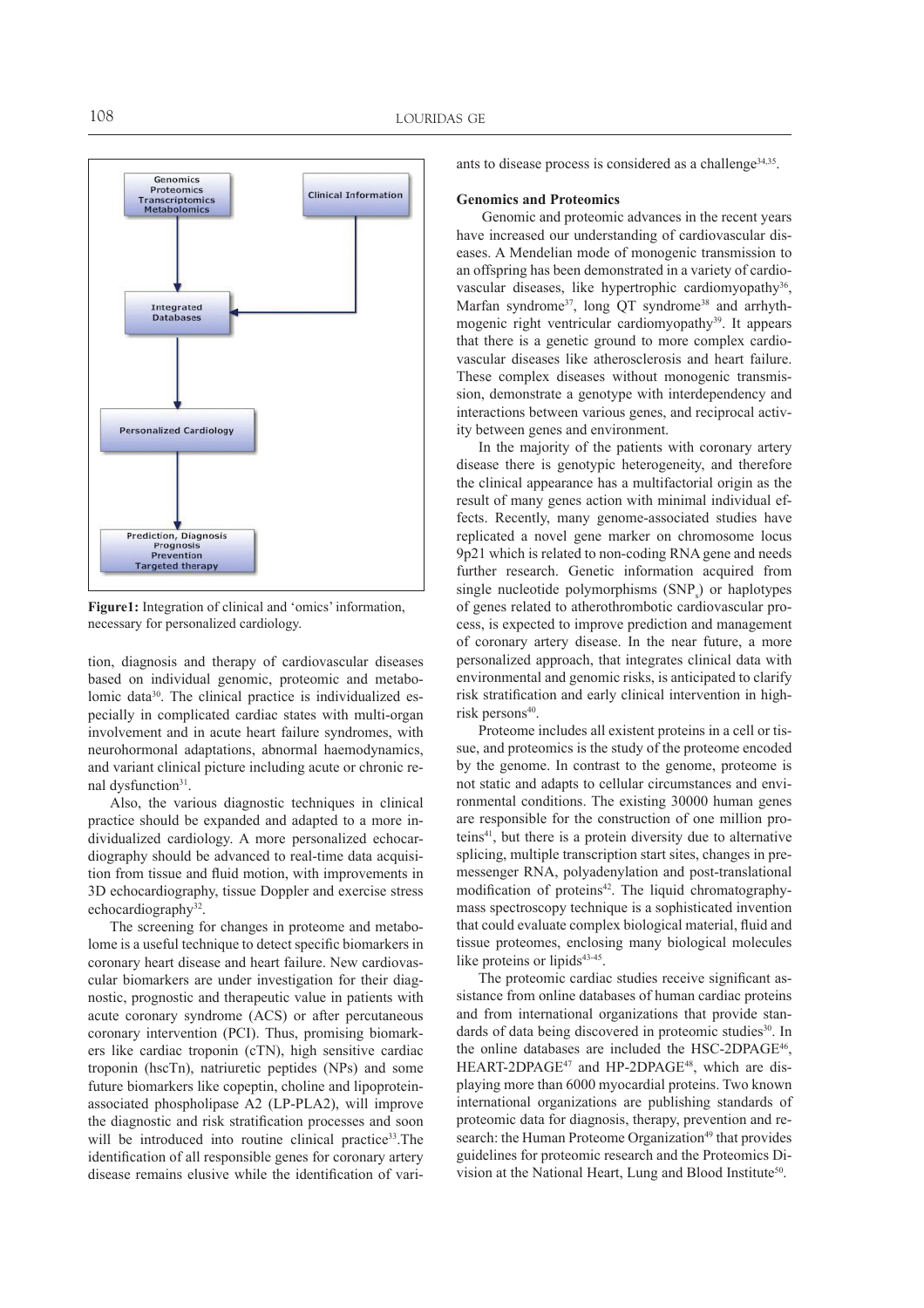Proteomic studies have recognized changes in many protein groups that are related to cytoskeletal, sarcomeric and extracellular matrix construction and function of the myocardium, to mitochondrial metabolism pathways in preconditioning, to calcium control mechanisms and to redox regulation<sup>51,52</sup>.

Pharmacological targeted therapy is the main field of clinical implementation of genomic and proteomic technological advances after the identification of specific molecular targets in disordered biochemical pathways. The use of anticoagulant drugs is an example of personalized medicine in the practice of modern cardiology<sup>53</sup>. Warfarin is used extensively in clinical medicine and cardiology, but it has a small therapeutic window with an uncertainty in dosing and inconsistency in patient' s reaction. The responsiveness to the warfarin depends on polymorphisms in genes with an impact to metabolism (CYP2C9) and to pharmacodynamic response (VKORC1). Two allelic variants, CYP2C9\*2 and CYP2C9\*3, are associated with impaired hydroxylation of S-warfarin and inefficient warfarin metabolism<sup>54</sup>. Individuals having one or more CYP2C9 variant alleles require a low warfarin dose and have an increased risk of bleeding. Also, variants in the gene VKORC1, that encodes vitamin K epoxide reductase complex 1, are associated with reduced expression of VKORC1 and lower response to warfarin. The VKORC1 haplotypes can explain differences in dose requirements while the molecular mechanism of this response is regulated at the transcriptional level<sup>55</sup>.

In interventional cardiology and in patients with ACS, it is essential to individualize the antiplatelet therapy. Particularly in patients with ACS, who are submitted to PCI and stent implantation, the use of dual antiplatelet therapy with aspirin and clopidogrel, a P2Y12 receptor antagonist, is considered as the mainstay of the management for preventing future cardiovascular events. The object of many recent trials is the assessment of the relationship between the genetic variation in cytochrome P450 (CYP) isoenzymes and the pharmacokinetic response of the clopidogrel. There is significant variability in the antiplatelet effect between patients due to drug interactions, clinical factors, and the presence of CYP2C19 loss of function alleles that obstruct the metabolism of clopidogrel to its active form<sup>56</sup>. There is 3-fold increase in .stent thrombosis among patients with the CYP2C19\*2 genotype who were treated with clopidogrel<sup>57</sup>. Therefore, in patients with acute coronary syndromes, genotyping for a CYP2C19 loss of function variant could be considered<sup>58</sup>.

Also, the pharmacodynamic response to clopidogrel is variable due to impaired activity of CYP3A4 enzyme. Clopidogrel therapy is ineffective in 10-30% of the treated patients while the resistance and suboptimal response to aspirin is about  $5.5\n-9.5\%$  and  $23.8\%$  accordingly<sup>59,60</sup>. Probably, platelet function tests measuring the effect of clopidogrel on the P2Y12 receptor and upcoming clinical trials would change our approach to antiplatelet therapy and lead to a more personalized cardiology<sup>61</sup>.

Three hundred patients were evaluated after PCI for changes of the clopidogrel platelet reactivity (PR) and its relationship with genotype and clinical outcomes. In these patients, the PR decreased from baseline to one month while the genotype (gene polymorphisms, CYP2C19\*2, \*17, CYP3A5\*3, and ABCB1) influenced approximately  $18\%$  of this trend<sup>62,63</sup>.

The beta-blockers are an important group of drugs for heart failure patients. Genetic variants of the beta<sub>1</sub>-adrenergic receptor are considered therapeutic beta-blocker targets. In humans, polymorphisms at amino acid residue 389 (Arg/Gly) of the beta<sub>1</sub>-adrenergic receptors, predisposes to heart failure due to hyperactive signaling programs guiding to ventricular dysfunction<sup>64</sup>. The homozygosity for Arg389 was characterized by left ventricular functional improvement when these patients with heart failure were treated with carvedilol<sup>64</sup>. Homozygotes with Arg389 treated with bucindolol, had a 38% reduction in mortality, and 34% reduction in mortality or hospitalization compared with placebo<sup>65</sup>.

The angiotensin-converting enzyme (ACE) deletion allele (ACE-D) is associated with increased renin-angiotensin-aldosterone system (RAAS) activation and in patients with systolic dysfunction was associated with a significantly poorer transplant-free survival<sup>66</sup>. The use of higher doses of ACE inhibitors reduced the impact of the ACE-D allele in patients with systolic dysfunction, while the advantages of using beta-blockers and high-dose ACE inhibitors seem to be the greatest for DD patients<sup>67</sup>.

Genetically based individual differences, are considered as major determinants of left ventricular remodeling. The application of molecular imaging techniques, to decipher the cellular and molecular mechanisms of the left ventricular remodeling, contributes to a personalized assessment and follow-up in patients with heart failure<sup>68</sup>.

'Theranostics' is the scientific field that combines diagnostic methodology and therapy and incorporates the entities of personalized medicine, pharmacodiagnostics, integrated medicine and nanotechnology. The development of molecular-imaging techniques, like MRI and optical imaging, is based on nanoparticles, while drug-delivery approaches are important in order to understand the biomedical processes and therapies at a molecular level<sup>69</sup>. The molecular imaging technique is targeting molecular and cellular sites designed to visualize disease-associated molecules and cells, to assess disease progression and to evaluate the in vivo molecular effects of drugs<sup>70</sup>. The single nucleotide polymorphism (SNP) mapping technique is effective to detect genes important for coronary artery disease genesis and progression, and advances the concept of personalized medicine 71,72 .

#### **Trancriptomics**

Transcriptomics is the study of the transcriptome, which includes the complete set of mRNA transcripts in the cell generated by the genome, and reflects the genes that are expressed at any given time. In contrast to the genome, which is fixed for a given cell line, the transcrip-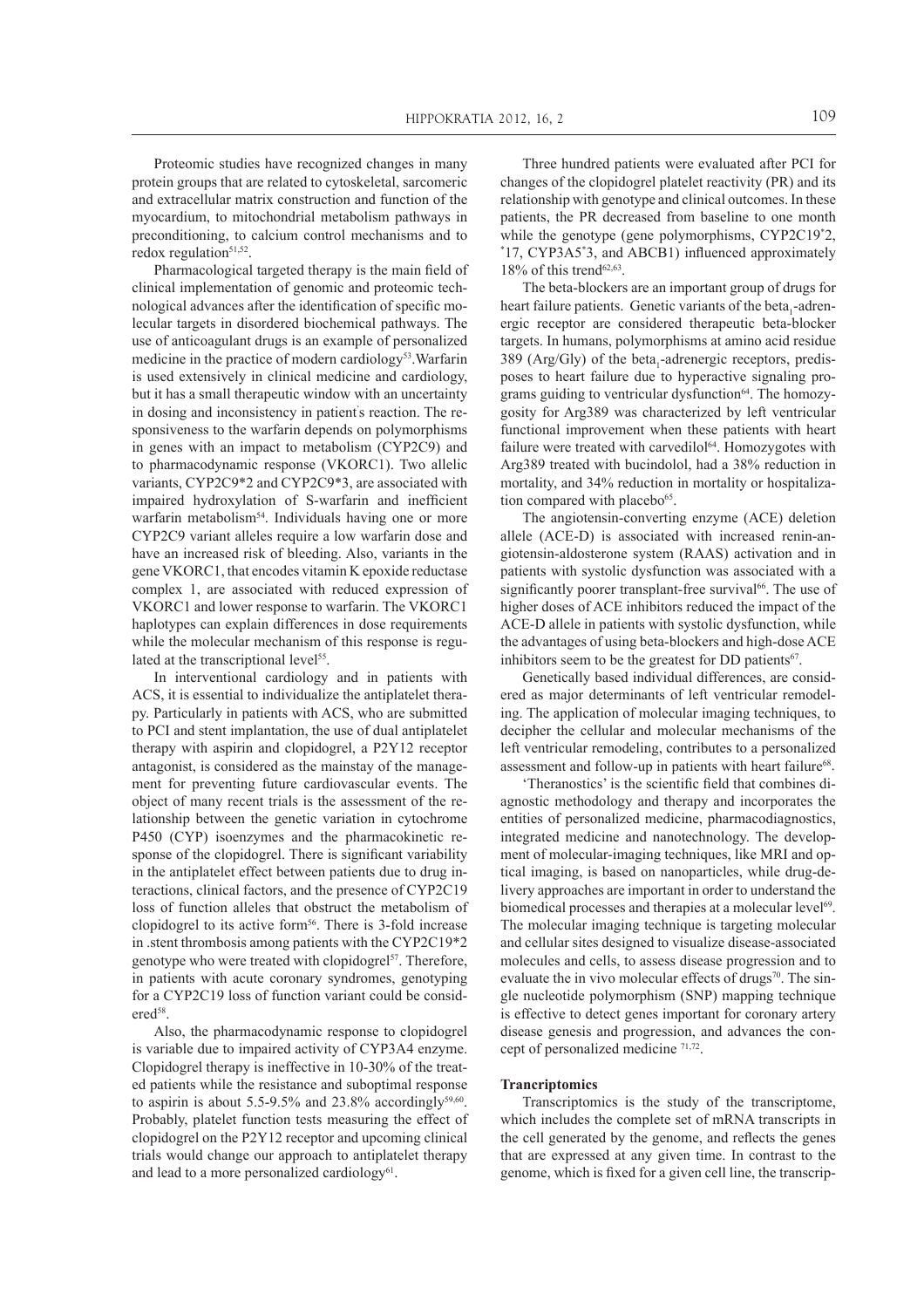tome can change with external environmental conditions. The microarray analysis is a technology that enables the quantification of many thousands of mRNA transcripts, detects new molecular abnormalities, produces new clinical biomarkers, and explores drug efficacy<sup>73</sup>. In human heart failure, transcriptional regulation and transcriptome variability was studied with microarray analysis<sup>74,75</sup>. Gene expression and transcription analysis in human heart failure was portrayed in ischemic and nonischemic cardiomyopathy<sup>76</sup>, and in patients supported with left ventricular assist devices<sup>77</sup>. The integration of clinical assessment (NYHA class) with T cell receptor signaling gene expression was proposed as a model to predict survival of heart failure patients<sup>78</sup>.

MicroRNAs (miRNAs, miRs) are a class of small (22 nucleotide) noncoding RNAs, post-transcriptional regulators of gene expression, which can link to messenger RNA transcripts<sup>79</sup>. The microRNAs are an endogenous class of small RNA molecules that negatively regulate gene expression and mediate post-transcriptional repression (inhibit translation) or mRNA degradation $80$ . The miR-133 and miR-1 are expressed in cardiac and skeletal muscle, and regulate myogenesis, cardiac development, cardiac performance and cardiomyocyte hypertrophy, while other microRNAs participate on the myocardial growth, electrical balance and angiogenesis<sup>78</sup>. Probably, future experimental and clinical research on microRNAs will contribute to sudden cardiac death prevention and heart failure treatment targeting cardiac fibrosis, hypertrophy, stem cell differentiation, cardiomyocyte survival, apoptosis and myocardial failure through modulation of cardiac microRNAs<sup>81,82</sup>.

Genes were identified indicating the important role of chemokines, cell-extracellular matrix and lipoprotein alterations in the pathophysiology of acute myocardial infarction<sup>83</sup>. Also, were identified genes preferably expressed in atrial cardiomyocytes and proposed to be tested as potential biomarkers for atrial stress<sup>84</sup>.

## **Metabolomics**

A number of small molecules named metabolites reside in the human cells or tissues with a significant biological effect on health and disease. There is speculation about the exact number of metabolites normally existing in human cells, but it is calculated to be a few thousands. The discipline of metabolomics studies the biological impact of metabolites under normal circumstances and during the state of a disease, and identifies novel biomarkers and new drugs<sup>85</sup>. In transgenic mouse model, are described experimental methods able to determine genes, proteins and metabolites involved in the three processes of atherosclerosis: lipid metabolism, inflammation, and tissue changes<sup>86</sup>.

Three complementary approaches are used for metabolic research: metabolomic fingerprinting (metabolites altered in a disease), metabolomic profiling (metabolites that participate in a targeted pathway), and metabolomic footprinting (monitoring metabolites that are secreted or

fail to be taken up by a cell or tissue) $87$ .

The main objective of metabolomics studies is to identify and intervene in specific locations of metabolic pathways with advantageous effect in early detection, metabolic individuality, exact diagnoses and ultimate halt of disease processes. In patients with primary dilated cardiomyopathy, 61 metabolites were found to be significantly different between people with primary dilated cardiomyopathy and control individuals<sup>88</sup>. This metabolomic profiling identifies biomarkers of primary dilated cardiomyopathy that probably have protective or harmful effects on cardiac structure and function.

#### **Conclusions**

 In this paper an overview is presented of the new disciplines of systems biology, synthetic biology and translational medicine with a focus on cardiology. These new fields of knowledge integrate data from physiological measurements, genetic and molecular networks, and clinical findings. The recent advances in these disciplines improve the status of current practice of medicine and cardiology, and guide to a more personalized cardiology with personal participation in diagnostic, preventive and therapeutic decisions.

**Conflict of Interest Statement:** The corresponding author confirms that there are no financial or other relations that could lead to a conflict of interest.

#### **References**

- 1. Hartwell LH, Hopfield JJ, Leibler S, Murray AW. From molecular to modular cell biology. Nature. 1999; 402(Supp): C47-52.
- 2. Boogerd FC, Bruggeman FJ, Hofmeyr J-H S, Westerhoff HV, editors. Systems Biology, Philosophical Foundations, Elsevier BV; 2007.
- 3. Louridas GE, Kanonidis IE, Lourida KG. Systems biology in heart diseases. Hippokratia. 2010; 14: 10-16.
- 4. Louridas GE, Lourida KG. A conceptual paradigm of heart failure and systems biology approach. Intern J Cardiol. 2011, doi:10.1016/j.ijcard.2011.07.014.
- 5. Van der Greef J, Hankemeier T, McBurney RN. Metabolomicsbased systems biology and personalized medicine: moving towards n=1 clinical trials? Pharmacogenomics. 2006; 7: 1087- 1094.
- 6. Barabasi AL, Oltvai ZN. Network biology: Understanding the cell' s functional organization. Nat Rev Genet. 2004; 5: 101-113.
- 7. WenJun Zhang. Network Biology: an exciting frontier science. Network Biology. 2011; 1: 79-80.
- Ferrarini A. Some steps forward in semi-quantitative networks modeling. Network Biology. 2011b; 1: 72-78.
- Joyner MJ. Physiology: alone at the bottom, alone at the top. J Physiol. 2011; 589: 1005.
- 10. Kuster DW, Merkus D, van der Velden J, Verhoeven AJ, Duncker DJ. "Integrative Physiology 2.0": integration of systems biology into physiology and its application to cardiovascular homeostasis. J Physiol. 2011; 589: 1037-1045.
- 11. Shreenivasaiah PK, Rho S, Kim T, Kim DH. An overview of cardiac systems biology. J Mol Cell Cardiol. 2008; 44: 460-469.
- 12. Hester RL, Iliescu R, Summers R, Coleman TG. Systems biology and integrative physiological modeling. J Physiol. 2011; 589: 1053-1060.
- 13. Kohl P, Crampin EJ, Quinn TA, Noble D. Systems biology: an approach. Clin Pharmacol Ther. 2010; 88: 25-33.
- 14. Ng A, Bursteinas B, Gao Q, Mollison E, Zvelebil M. Resources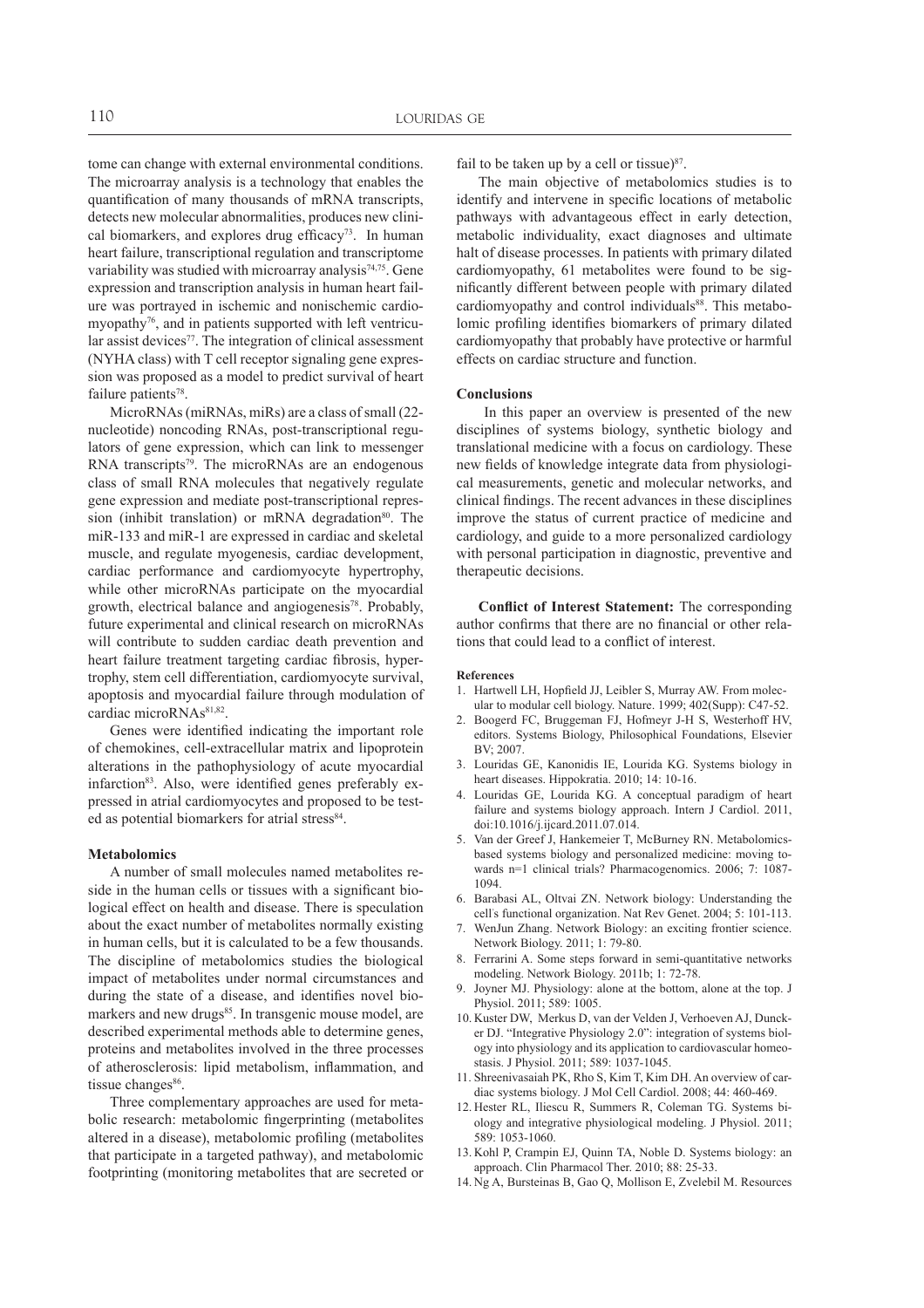for integrative systems biology: from data through databases to networks and dynamic system models. Briefings in Bioinformatics. 2006; 7: 318-330.

- 15. Stein LD. Integrating biological databases. Nat Rev Genet. 2003; 4: 337-345.
- 16. Morange M. Synthetic biology: a bridge between functional and evolutionary biology. Biological Theory. 2009; 4: 368-377.
- 17. Nandagopal N, Elowitz MB. Synthetic biology: integrated gene circuits. Science. 2011; 333: 1244-1248.
- 18. Schwille P. Bottom-up synthetic biology: engineering in a tinkerer' s world. Science. 2011; 333: 1252-1254.
- 19. Chen BS, Chang CH, Lee HC. Robust synthetic biology design: Stochastic game theory approach. Bioinformatics. 2009; 25: 1822-1830.
- 20. Kinkhabwala A, Guet CC. Uncovering cis-regulatory codes using synthetic promoter shuffling. PloS One. 2008; 3: e2030.
- 21. Alberts B. Editorial: A grand challenge in biology. Science. 2011; 333: 1200.
- 22. Barnes CP, Silk D, Sheng X, Stumpf MP. Bayesian design of synthetic biological systems. Proc Natl Acad Sci USA. 2011 Aug 29 [Epub ahead of print].
- 23. Ruder WC, Lu T, Collins JJ. Synthetic biology moving into the clinic. Science. 2011; 333: 1248-1252.
- 24. Erickson B, Singh R, Winters P. Synthetic biology: regulating industry uses of new biotechnologies. Science. 2011; 333: 1254- 1256.
- 25. Woolf SH. The meaning of translational research and why it matters. JAMA. 2008; 299: 211-213.
- 26. Tongers J, Losordo DW, Landmesser U. Stem and progenitor cell-based therapy in ischaemic heart disease: promise, uncertainties, and challenges. Eur Heart J. 2011; 32: 1197-1206.
- 27. Rohde D, Brinks H, Ritterhoff J, Qui G, Ren S, Most P. S100A1 gene therapy for heart failure: a novel strategy on the verge of clinical trials. J Mol Cell Cardiol. 2011; 50: 777-784.
- 28. Pleger ST, Shan C, Ksienzyk J, Bekeredjian R, Boekstegers P, Hinkel R, et al. Cardiac AAV9-S100A1 gene therapy rescues post-ischemic heart failure in a preclinical large animal model. Sci Transl Med. 2011; 3: 92ra64.
- 29. Loscalzo J, Barabasi A-L. Systems biology and the future of medicine. WIREs Syst Biol Med. 2011 DOI: 10.1002/wsbm.144.
- 30. Ouzounian M, Lee DS, Gramolini AO, Emili A, Fukuoka M, Liu PP. Predict, prevent and personalize: Genomic and proteomic approaches to cardiovascular medicine. Can J Cardiol. 2007; 23(Suppl A): 28A-33A.
- 31. Aspromonte N, Cruz DN, Valle R, Ronco C. Management and monitoring of haemodynamic complications in acute heart failure. Heart Fail Rev. 2011; Feb 8 [Epub ahead of print].
- 32. Shizukuda Y, Bhatti S, Munjal J, Hu YL, Harrelson A. Personalized echocardiography: clinical applications of advanced echocardiography and future directions. Future Cardiol. 2010; 6: 833-844.
- 33. Searle J, Danne O, Muller C, Mockel M. Biomarkers in acute coronary syndrome and percutaneous coronary intervention. Minerva Cardioangiol. 2011; 59:203-224.
- 34. Rosenson RS. New technologies personalize diagnostics and therapeutics. Curr Atheroscler Rep. 2010; 12: 184-186.
- 35. Padmanabhan S, Hastie C, Prabhakaran D, Dominczak AF. Genomic approaches to coronary artery disease. Indian J Med Res. 2010; 132: 567-578.
- 36. Geisterfer-Lowrance AA, Kass S, Tanigawa G, Vosberg HP, McKenna W, Seidman CE, et al. A molecular basis for familial hypertrophic cardiomyopathy: A beta cardiac myosin heavy chain gene missense mutation. Cell.1990; 62: 999-1006.
- 37. Kaartinen V, Warburton D. Fibrillin controls TGF-beta activation. Nat Genet. 2003; 33: 331-332.
- 38. Modell SM, Lehmann MH. The long QT syndrome family of cardiac ion channelopathies: A HuGE review. Genet Med. 2006; 8: 143-155.
- 39. Calkins H. Arrhythmogenic right ventricular dysplasia/cardiomyopathy. Curr Opin Cardiol. 2006; 21: 55-63.
- 40. Lee S, Shin D, Jang Y. Personalized medicine in coronary artery disease: insights from genomic research. Korean Circ J. 2009; 39: 129-137.
- 41. Humphery-Smith I. A human proteome project with a beginning and an end. Proteomics. 2004; 4: 2519-2521.
- 42. Modrek B, Lee C. A genomic view of alternative splicing. Nat Genet. 2002; 30: 13-19.
- 43. Lane CS. Mass spectrometry-based proteomics in the life sciences. Cell Mol Life Sci. 2005; 62: 848-869.
- 44. Listgarten J, Emili A. Statistical and computational methods for comparative proteomic profiling using liquid chromatographytandem mass spectrometry. Mol Cell Proteomics. 2005; 4: 419- 434.
- 45. Hanash SM, Pitteri SJ, Faca VM. Mining the plasma proteome for cancer biomarkers. Nature. 2008; 452: 571-579.
- 46. Evans G, Wheeler CH, Corbett JM, Dunn MJ. Construction of HSC-2DPAGE: A two- dimensional gel electrophoresis database of heart proteins. Electrophoresis. 1997; 18: 471-479.
- 47. Pleissner KP, Sander S, Oswald H, Regitz-Zagrosek V, Fleck E. The construction of the World Wide Web-accessible myocardial two-dimensional gel electrophoresis protein database 'HEART-2DPAGE': A practical approach. Electrophoresis. 1996; 17:1386-1392.
- 48. Muller EC, Thiede B, Zimny-Arndt U, Scheler C, Prehm J, Muller-Werdan U, et al. High-performance human myocardial two-dimensional electrophoresis database: Edition 1996. Electrophoresis. 1996; 17: 1700-1712.
- 49. HUPO (Human Proteome Organization). http://www.hupo.org.
- 50. NHLBI Proteomics. http://www.nhlbi-proteomics.org.
- 51. Sawicki G, Jugdutt BI. Detection of regional changes in protein levels in the in vivo canine model of acute heart failure following ischemia-reperfusion injury: Functional proteomics studies. Proteomics. 2004; 4: 2195-2202.
- 52. Arrell DK, Elliott ST, Kane LA, Guo Y, Ko YH, Pedersen PL, et al. Proteomic analysis of pharmacological preconditioning: Novel protein targets converge to mitochondrial metabolism pathways. Circ Res. 2006; 99: 706-714.
- 53. Kamali F, Pirmohamed M. The future prospects of pharmacogenetics in oral anticoagulation therapy. Br J Clin Pharmacol. 2006; 61: 746-751.
- 54. Aithal GP, Day CP, Kesteven PJ, Daly AK. Association of polymorphisms in the cytochrome P450CYP2C9 with warfarin dose requirement and risk of bleeding complications. Lancet. 1999; 353: 717-719.
- 55. Rieder MJ, Reiner AP, Cage BF, Nickerson DA, Eby CS, McLeod HL, et al. Effect of VKORC1 haplotypes on transcriptional regulation and warfarin dose. N Engl J Med. 2005; 352: 2285-2293.
- 56. Brandt T, Close SL, Iturria SJ, Payne CD, Farid NA, Ernest CS 2nd, et al. Common polymorphisms of CYP2C19 and CYP2C9 affect the pharmacokinetic and pharmacodynamic response to clopidogrel but not prasugrel. J Thromb Haemost. 2007; 5: 2429-2436.
- 57. Montalescot G, Hulot JS, Collet JP. Stent thrombosis: who' s guilty? Eur Heart J. 2009; 30: 2685-2688.
- 58. Wright RS, Anderson JL, Adams CD, Bridges CR, Casey DE Jr, Ettinger SM, et al. 2011 ACCF/AHA focused update incorporated into the ACC/AHA 2007 Guidelines for the management of patients with unstable angina/non-ST-elevation myocardial infarction. J Am Coll Cardiol. 2011; 57: e215-367.
- 59. Podolec J, Gajos G, Budziaszek L, Czaniecka M, Kleczkoska A, Zmudka K. New approach to interventional cardiology treatment with personalized medicine. Przegl Lek.2008; 65: 850-857.
- 60. Geisler T, Gawaz M. Individualized antiplatelet therapy: what can a clinical score contribute? Hamostaseologie. 2009; 29: 360- 367.
- 61. Price MJ, Barker CM. Functional testing methods for the an-